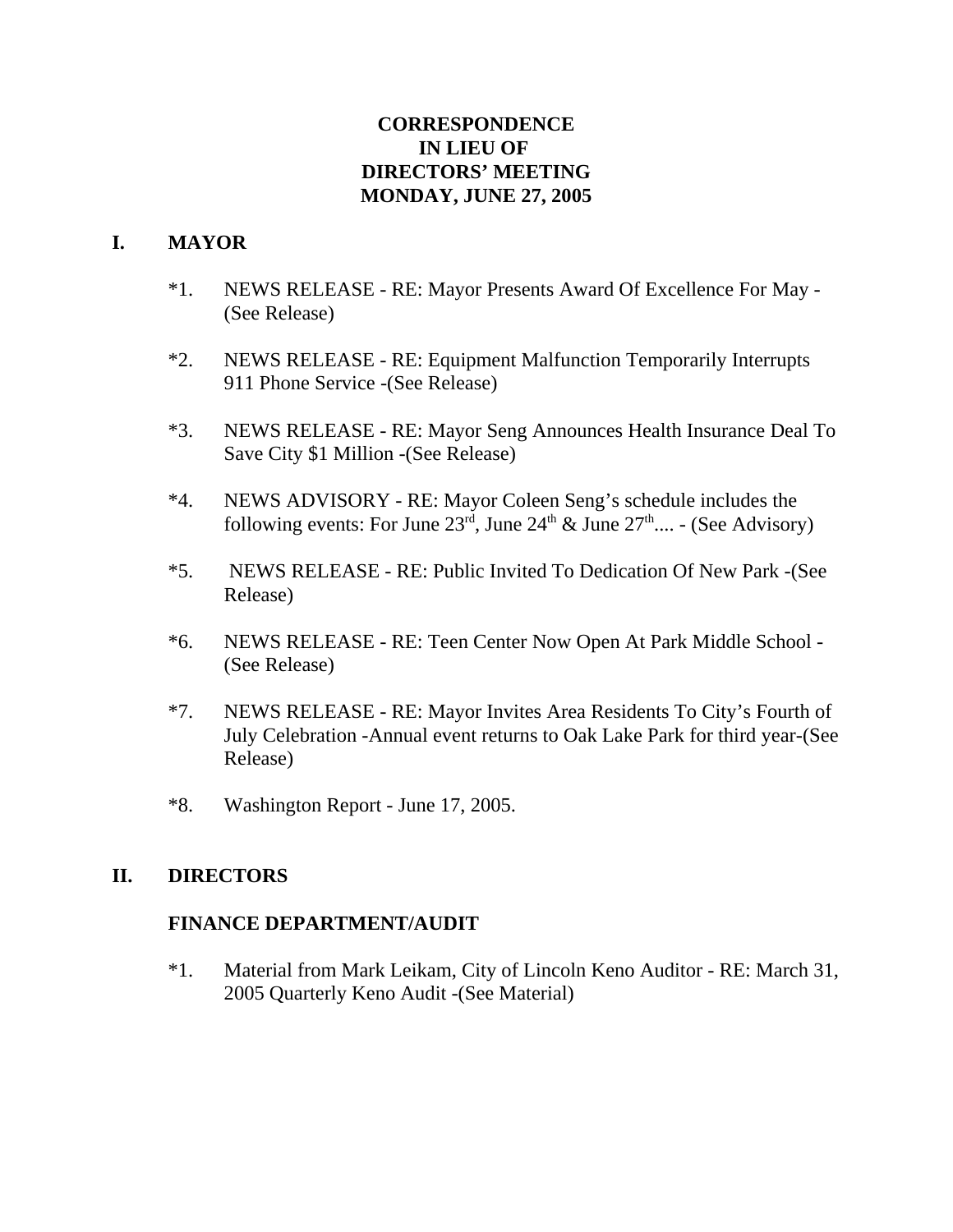#### **FINANCE DEPARTMENT/CITY TREASURER**

\*1. Monthly City Cash Report - City of Lincoln-Pledged Collateral Statement - May 2005.

## **HEALTH**

- \*1. Health Department Report May, 2005- (See Attached Report) (Copy of this Report on file in the City Council Office.)
- \*2. NEWS RELEASE RE: Hot Weather Alert -(See Release)
- \*3. NEWS RELEASE RE: Pets and Hot Weather -(See Release)

## **PUBLIC WORKS & UTILITIES**

- \*1. Public Works & Utilities ADVISORY RE: Water Main Project For Lincoln Public Schools @ Yankee Hill School-Executive Order #72714 - (See Advisory)
- \*2. Public Works & Utilities ADVISORY RE:  $27<sup>TH</sup>$  & Yankee Hill Project #701596A-Section of 27<sup>th</sup> Street to Close Monday for Construction -(See Advisory)

## **WEED CONTROL AUTHORITY**

\*1. Combined Weed Program - City of Lincoln - May 2005 Monthly Report.

## **III. CITY CLERK**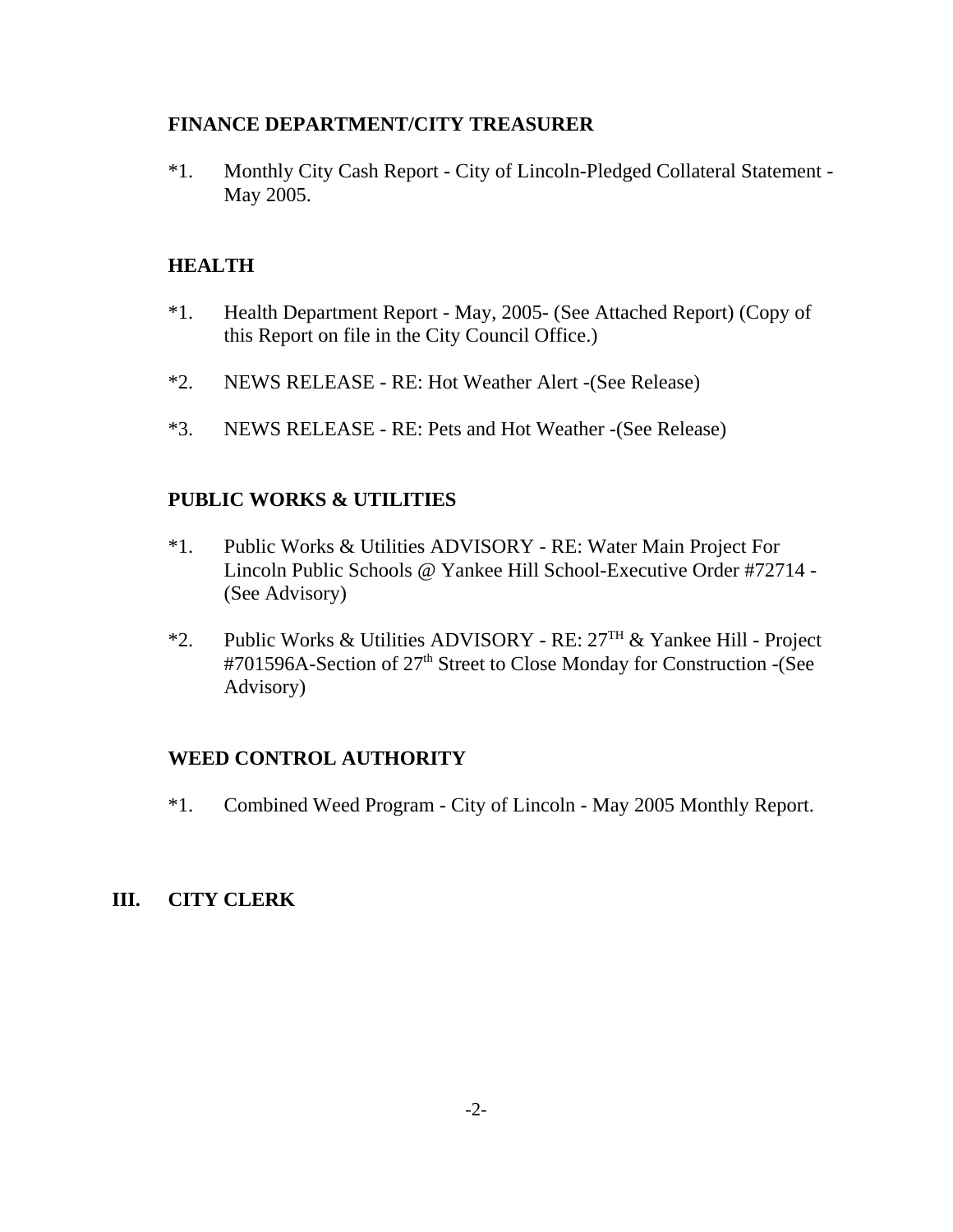### **IV. COUNCIL**

#### **A. COUNCIL REQUESTS/CORRESPONDENCE**

#### **JON CAMP**

\*1. E-Mail from Russ Bayer sent to Jon Camp - RE: Requested change to the Comp Plan/Theatre Policy - (See E-Mail)

# **JONATHAN COOK**

1. Request to Public Works & Utilities Department - RE: Driveway cracking - (RFI#124 - 6/10/05). — **1.) SEE RESPONSE FROM THOMAS SHAFER, PUBLIC WORKS & UTILITIES DEPARTMENT RECEIVED ON RFI#124 - 6/17/05.**

## **V. MISCELLANEOUS**

- \*1. E-Mail from Rocky Weber RE: Strongly urge you to take any and all steps necessary to resolve the issues with ITI over the relocation of the Old Cheney, Warlick Blvd. intersection -(See E-Mail)
- \*2. Letter from Mark Hunzeker, For the Firm, Pierson/Fitchett Law Firm RE: Items 34 through 38, inclusive of today's agenda-Bill Nos. 05R-134, 05-85, 05-86, 05R-135, and 05R-136 - (Council received copies of this letter on 6/20/05)(See Letter)
- \*3. E-Mail from Mary Roseberry-Brown RE: Salt Creek Floodplain segment of South Beltway -(See E-Mail)
- \*4. E-Mail from Vicki Sullivan RE: CATS!!!! -(See E-Mail)
- \*5. E-Mail from Mark Dietel RE: Loud music from car stereos -(See E-Mail)
- \*6. E-Mail from Teresa Mulkey Predmore RE: Recent newspaper article from Ms. Eschliman -(See E-Mail)
- \*7. E-Mail from Kaye Finch RE: Has some concerns with a couple of items that will affect the kids and parents of Lincoln -(See E-Mail)